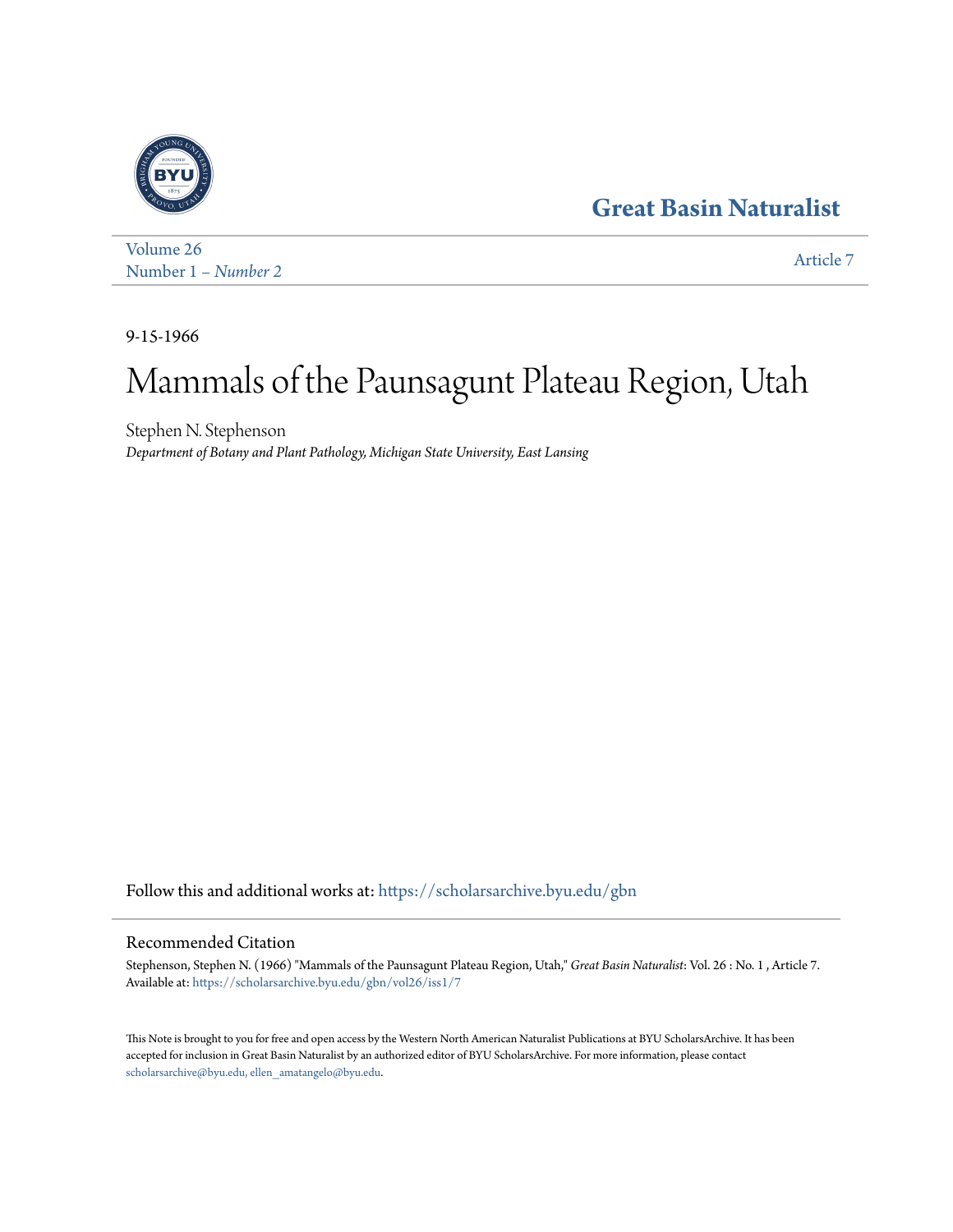### NOTE

#### MAMMALS OF THE PAUNSAGUNT PLATEAU REGION, UTAH

Collecting and observation in the Paunsagunt Plateau, upper Sevier River valley of southern Utah, has disclosed some interesting and noteworthy mammal records. The data herein reported were obtained from October 1960 to July 1961 while the writer was park naturalist at Bryce Canyon National Park, Utah.

The Paunsagunt Plateau, located in south-central Utah in Garfield and Kane Counties, is oriented generally in a north-south direction and forms part of the divide between the Great Basin and Colorado River watersheds. Elevations range from approximately 7,500 to 9,200 feet. The upper Sevier River valley borders the Paunsagunt Plateau on the west and is bordered on the west by the Markagunt Plateau-Tushar Mountains uplands. The Sevier River flows northward for approximately 180 miles, thence west into the Great Basin.

In the vicinity of the Paunsagunt Plateau, the lower elevations support a mixed grass and sagebrush association which grades into pinon-juniper and/or ponderosa pine woodland in broken topography and at higher elevations. Ponderosa pine woodland is the dominant type over much of the Paunsagunt Plateau below elevations of 8,500 feet, above which it is replaced by white and douglas firs and spruce.

In the following species accounts, nomenclature follows that of Hall and Kelson (*Mammals of North America*, 2 vol. Ronald Press, New York, 1959). All measurements are given in millimeters.

Perognathus parvus. One specimen was collected April, 1961, 0.5 mile south of Highway 12. <sup>4</sup> miles west of Bryce Canyon National Park. Although it is within the range of the species, this is the first record of its occurrence on the Paunsagunt Plateau.

The specimen was taken in a snap trap in open, rolling rangeland support ing a low growth of black-sagebrush (Artemesia nova) and herbs. Elevation is ca. 7,800 feet. Pertinent data are: adult male; total length, 190; tail. 99; hind foot, 25. Specimen is in the Idaho State University collection. Microtus montanus. Durrant (Mammals of Utah, University of Kansas Publ. Mus. Nat. Hist., 6:1-549; 1952) includes this region within the range of  $M$ .  $m$ , amosus (Hall and Hayward). Specimens are recorded from the Boulder Mt., Aquarius Plateau area,<br>Garfield County. Records for Kane County from "Steep Creek, Aquarius Plateau" are questionable, as the Aquarius Plateau does not extend into Kane County.

Two specimens of M. montanus were taken in <sup>a</sup> sedge swale, 0.25 mile south of Highway <sup>12</sup> near the Wilson Peak road. This is the first record for the species on the Paunsagunt Plateau. Vegetation of the collection site consists of a heavy growth of sedges and grass surrounded by open rangeland. Elevation is ca. 7,800 feet.

Our specimens are considerably smaller than measurements given by Durrant (Ibid.) for M. m. amosus and are near the minima for M. m. nexus., the latter subspecies occurring to the west of the Paunsagunt Plateau on the Marka-<br>gunt Plateau. Pertinent data are as follows: male, with caudus epididimus distended, 155-34-20; female, non-gravid, 150-33-20 (no ear measurements). Speci-<br>mens are in the Idaho State University collection.

Sylvilagus idahoensis (Merriam). Previous records for this species in southern<br>Utah have all been from west of the highlands formed by the Markagunt Plateau-Tushar Mountains complex. Two specimens were taken and a number of individuals observed near Panguitch, Utah, in the upper Sevier River valley, June 1961. The collection site is situated on the alluvial fan between the western margin of the Sevier Plateau and the Sevier River valley, <sup>3</sup> miles northeast of Panguitch. Elevation is ca. 6,800 feet.

The animals were first observed along Limekiln Creek, an ephemeral stream which drains from the Sevier Plateau. The banks of this stream and many small tributary gullies are lined with big-sagebrush {Artemesia tridentata) with the